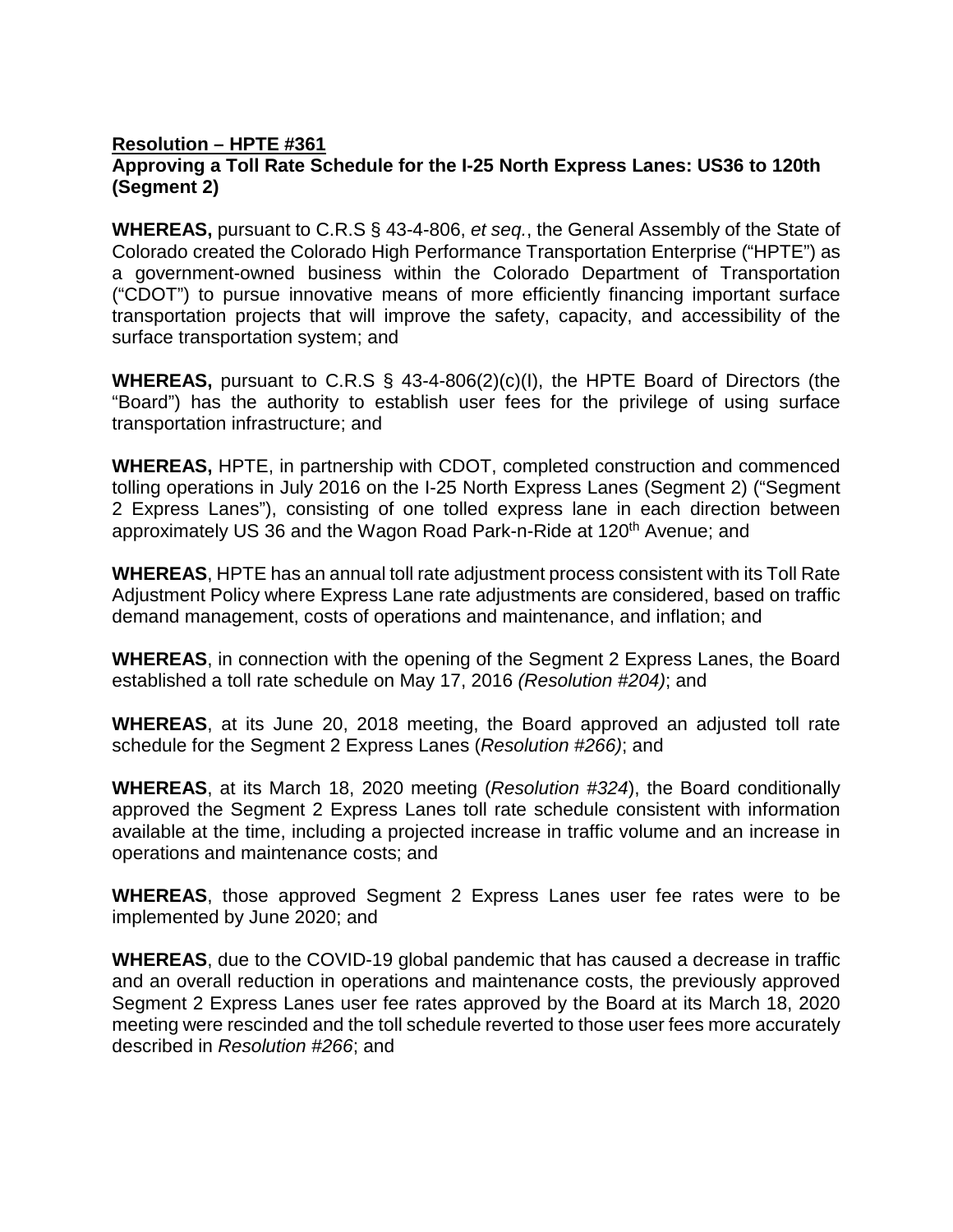**WHEREAS**, on May 19, 2021, HPTE staff submitted to the Board a Toll Rate Adjustment Analysis memorandum to document the methodology used to evaluate toll rates on Segment 2 Express Lanes, including proposed user fee rates for Segment 2, attached hereto and incorporated herein as **Exhibit A** (the "Segment 2 Toll Schedule"); and

**WHEREAS,** the Board has reviewed the range of user fee rates proposed in the Segment 2 Toll Schedule, and based on the information presently available, considers the proposed toll rates to be reasonable, appropriate and compliant with HPTE's Toll Rate Adjustment Policy; and

**WHEREAS,** HPTE has entered into an *Intergovernmental Agreement for the Interstate 25 North Express Lanes Extension and Express Bus Project* with the Regional Transportation District ("RTD"), dated November 22, 2014, (the "RTD IGA"), which provided for certain monetary contributions by RTD toward Segment 2 Express Lanes, in consideration of which HPTE agreed, *inter alia*, to provide at least thirty (30) days advance notice of any changes to the toll schedule, and ensure that the minimum toll rate during peak period in either direction of the Segment 2 shall not be less than the then existing fare for the lowest publicly available adult fare express service from the Wagon Road Park-n-Ride to Denver Union Station; and

**WHEREAS,** HPTE provided the requisite notice to RTD and the proposed Segment 2 Toll Schedule complies with the requirements of the RTD IGA.

**NOW THEREFORE BE IT RESOLVED,** the Board hereby approves and adopts the proposed user fee rates for the I-25 North Express Lanes (Segment 2) set forth in the Toll Schedule attached as **Exhibit A**, to be effective as of July 11, 2021.

Signed as of June 16, 2021

\_\_\_\_\_\_\_\_\_\_\_\_\_\_\_\_\_\_\_\_\_\_\_\_\_\_\_\_ Simon Logan Secretary, HPTE Board of Directors